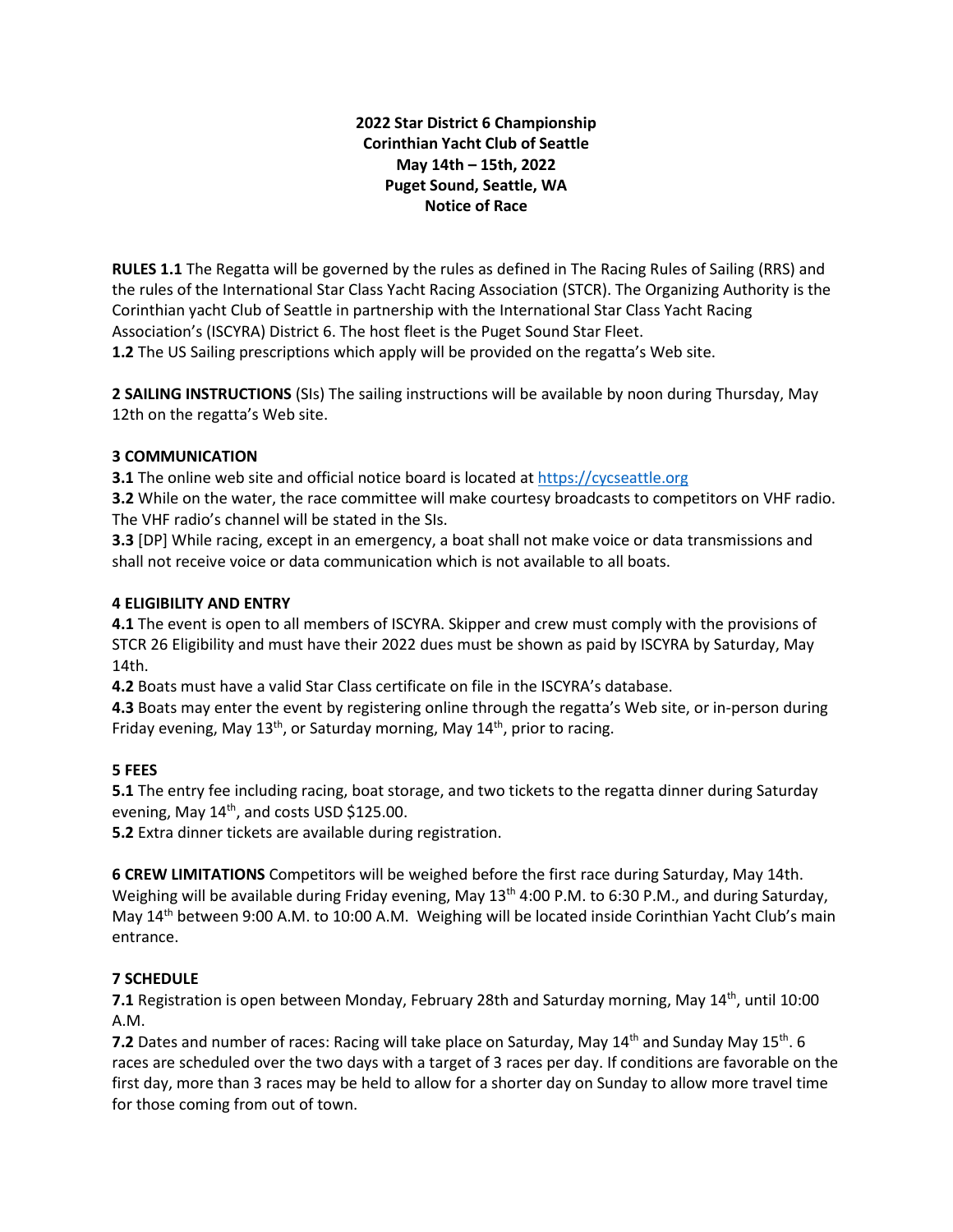**7.3** A regatta dinner is scheduled during Saturday evening, May 14<sup>th</sup>, after racing, in Corinthian Yacht Club.

**7.4** The first race's warning signal during each race day is 11:30 A.M.

**7.5** During Sunday, May 15<sup>th</sup>, no racing warning signal will be made after 3:30 P.M.

**8 EQUIPMENT** Sails with incorrect numbers must be reported to the race committee before Saturday morning, May  $14<sup>th</sup>$ , at 10:00 A.M. The numbers will be posted on the web site.

**9 VENUE** Racing will be conducted on Puget Sound, *north of Meadow Point* off of Golden Gardens Beach.

**10 COURSES** Courses used will be in accordance with STCR & STCR Format C. The leeward mark may be replaced by a gate. The start and finish line will be the same line which changes STCR formats.

**11 PENALTY SYSTEM** RRS 44.1 is changed so that the Two-Turns Penalty is replaced by the One-Turn Penalty.

### **12 SCORING**

**12.1** One race is required to be completed to constitute a series. This changes STCR 27.4. **12.2 (a)** When fewer than five races have been completed, a boat's series score will be the total of her race scores. **(b)** When five or more races have been completed, a boat's series score will be the total of her race scores excluding her worst score.

**13 CHARTERED OR LOANED BOATS** A chartered or loaned boat may carry national letters or a sail number in contravention of her class rules, provided that the race committee has approved her sail identification before Saturday morning, May  $14<sup>th</sup>$ , at 10:00 A.M.

**14 HOISTING AND CRANE USE** To use the crane to hoist boats into and out of Puget Sound, please coordinate hoist access and usage with Puget Sound Fleet Star sailors.

**15 BERTHING** Boats and trailers shall be kept in assigned places as indicated by the Port of Seattle's red marking posts.

**16 MEDIA RELEASE** By participating in the event competitors automatically grant to the organizing authority and its sponsors the right in perpetuity to make, use and show, from time to time at their discretion, any still or motion pictures and live, taped or filmed television and other reproductions of the competitor during the period of the competition without compensation.

**17 RISK STATEMENT** RRS 3 states: 'The responsibility for a boat's decision to participate in a race or to continue to race is hers alone.' By participating in this event each competitor agrees and acknowledges that sailing is a potentially dangerous activity with inherent risks. These risks include strong winds and rough seas, sudden changes in weather, failure of equipment, boat handling errors, poor seamanship by other boats, loss of balance on an unstable platform and fatigue resulting in increased risk of injury. Inherent in the sport of sailing is the risk of permanent, catastrophic injury or death by drowning, trauma, hypothermia or other causes.

**18 INSURANCE** Each participating boat shall be insured with valid third-party liability insurance with a minimum cover of \$300,000 per incident or the equivalent.